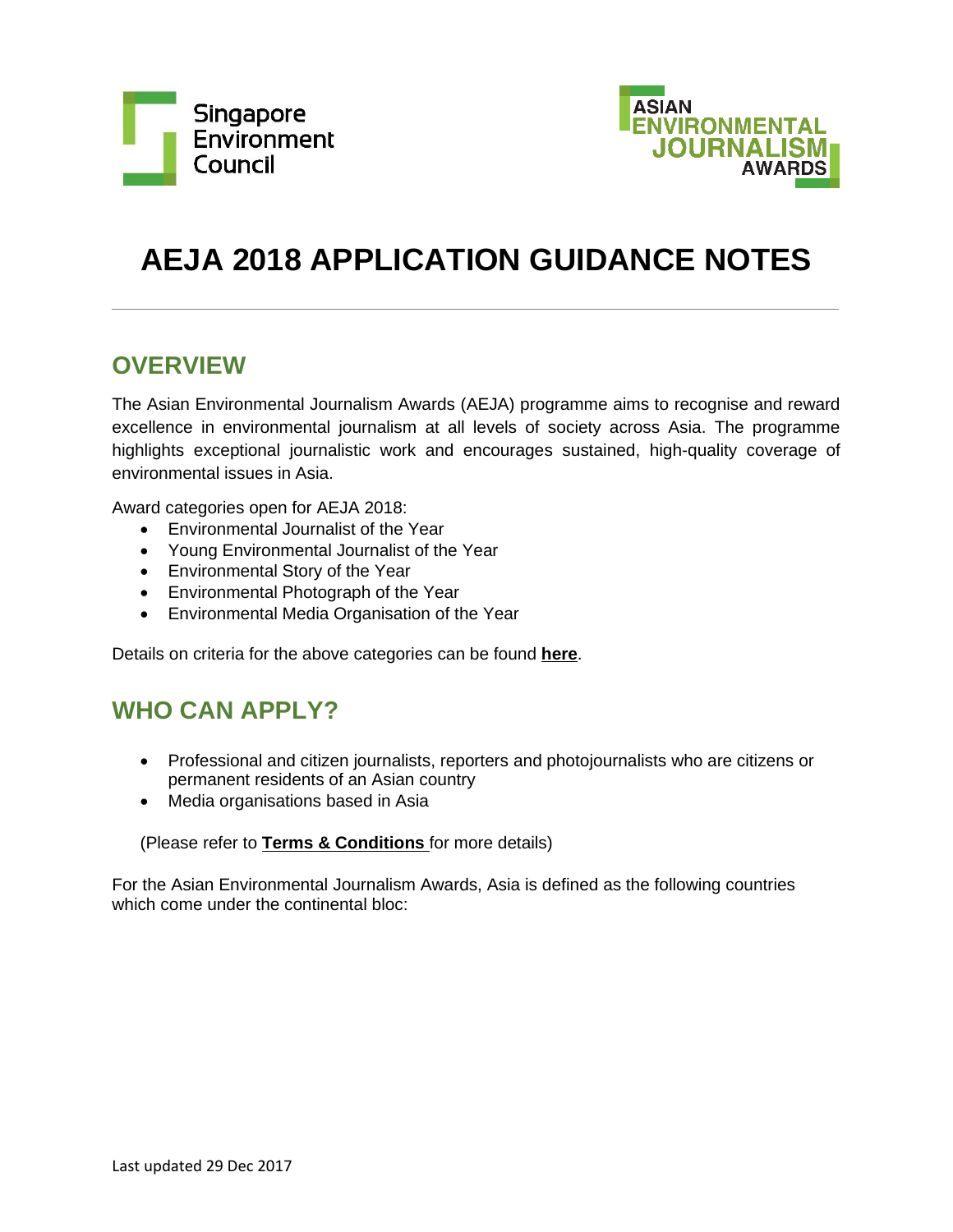| Afghanistan    | Iraq                | Mongolia                   | Sri Lanka                  |
|----------------|---------------------|----------------------------|----------------------------|
| Armenia        | Israel              | Myanmar                    | Syria                      |
| Azerbaijan     | Japan               | Nepal                      | Republic of China (Taiwan) |
| <b>Bahrain</b> | Jordan              | Oman                       | Tajikistan                 |
| Bangladesh     | Kazakhstan          | Pakistan                   | Thailand                   |
| <b>Bhutan</b>  | Democratic People's | People's Republic of China | Timor-Leste                |
| <b>Brunei</b>  | Republic of Korea   | Philippines                | Turkey                     |
| Cambodia       | Republic of Korea   | Qatar                      | Turkmenistan               |
| Cyprus         | Kuwait              | Russia                     | United Arab Emirates       |
| Georgia        | Kyrgyzstan          | Saudi Arabia               | Uzbekistan                 |
| India          | Laos                | Singapore                  | Vietnam                    |
| Indonesia      | Malaysia            |                            | Yemen                      |
| Iran           | <b>Maldives</b>     |                            |                            |

### **HOW TO APPLY?**

1. Log on to [www.sec.org.sg/aeja](http://www.sec.org.sg/aeja)

## 2. Click Get Started Now  $\Rightarrow$

3. Fill in the Sign Up form on the left:

| Sign Up                                                                 |         |  |  |  |
|-------------------------------------------------------------------------|---------|--|--|--|
| Please fill up all the fields below in order to sign up for an account. |         |  |  |  |
| Note: All fields are mandatory.                                         |         |  |  |  |
| <b>Email Address:</b>                                                   |         |  |  |  |
| Password (max 10<br>characters):                                        |         |  |  |  |
| Re-type Password:                                                       |         |  |  |  |
| Full Name:                                                              |         |  |  |  |
| <b>Contact Number:</b>                                                  |         |  |  |  |
|                                                                         | Sign Up |  |  |  |

4. Sign in with your email address and password and get started! Remember to upload relevant articles and supporting documents.

### **IMPORTANT INFORMATION**

**Dates**

| <b>17 March 2017</b> | Launch of Online Portal      |
|----------------------|------------------------------|
| 31 March 2018        | Closing date of applications |

#### **Period of assessment**

*ALL* articles submitted should have been published during the period of assessment, which is from *1 July 2016 – 31 March 2018*

**Supporting documents**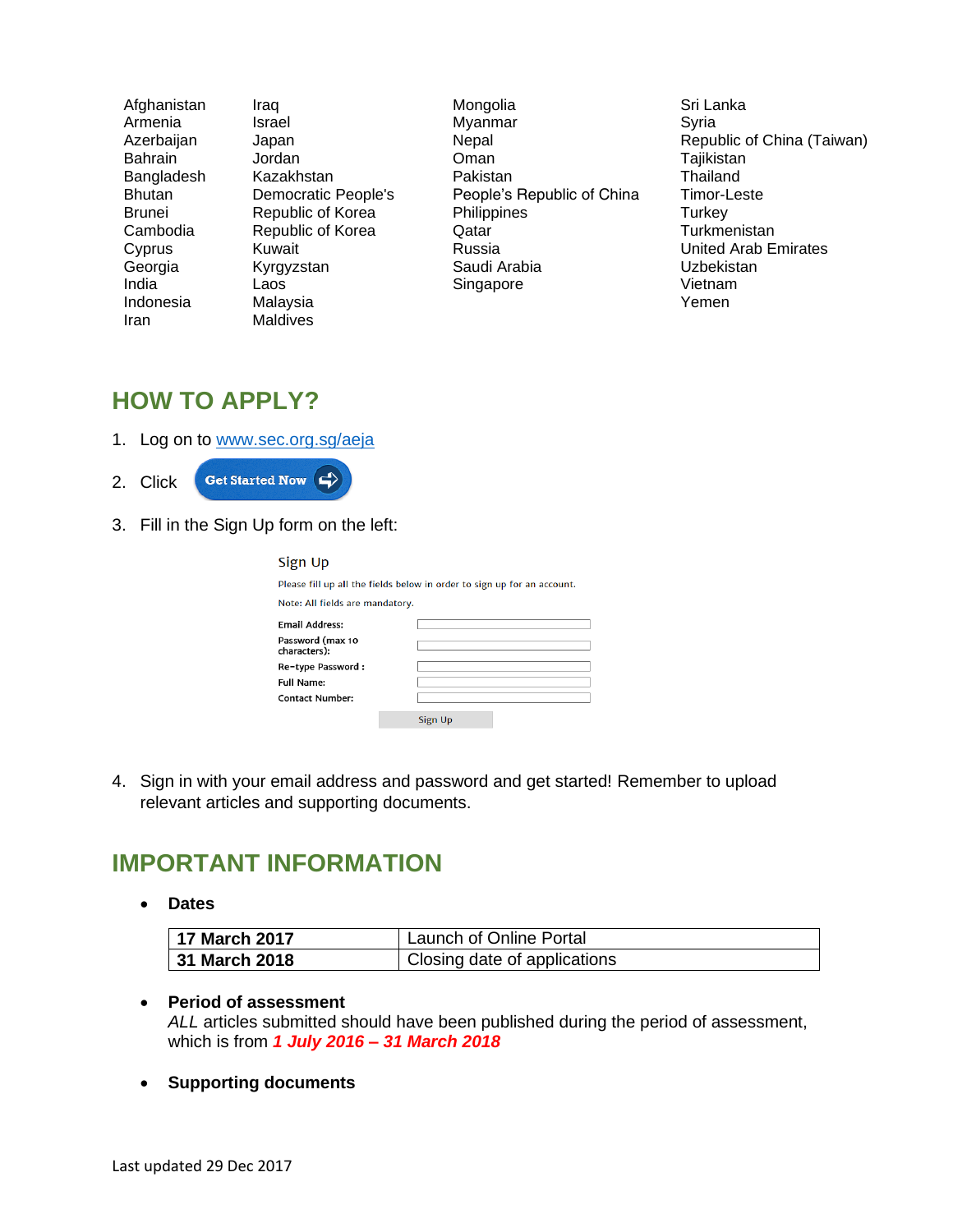These are optional but are encouraged to help strengthen and provide extra credibility to your submission, and may include (but are not limited to):

- Letters of commendation from colleagues, editors or supervisors
- Other journalistic works that cite your submitted article as a source or point of inspiration
- Positive feedback addressed to applicant to commend their work (must be dated and non-anonymous)
- Reports on environmental initiatives undertaken by individual or media organisations (e.g. environmental-related certifications and volunteer activities that show continued environmental commitment)

## **TERMS & CONDITIONS:**

- 1. **"Environmental issues"** includes, but is not strictly limited to: water, climate change, biodiversity, energy, land degradation, air quality, ozone depletion, depletion of marine, forest or mineral resources, waste management, green living, environmental policy, green manufacturing, corporate environmental responsibility, green investments, ethical banking, environmental insurance, green consumerism, greening service industries (e.g. F&B, hospitality, tourism), Green IT, environmental marketing, environmental design and innovation, and green jobs and employment
- 2. **"Professional journalists"** refers to journalists who are employed by accredited news organisations or publications, on a part-time or full-time basis. For freelance professional journalists, they must have had at least three articles published in official news publications in a year.
- 3. **"Citizen Journalists"** refers to writers who are not employed by news organisations, and whose works are published in widely recognised news portals, community publications, or self-published on personal blogs.
- 4. Professional and citizen journalists, photojournalists and reporters must be citizens or permanent residents of any country within Asia, as listed in the award description. They can be based anywhere in the world, as long as the submitted story focuses on an environmental issue in Asia.

**OR** Journalists, photojournalists and reporters who have been working and living in Asia for at least a year, and have a specific interest and passion for environmental issues in Asia. In this case, proof of residence such as an official letter from employees, or other documents that will support their application is required.

- 5. There are no application fees for the AEJA 2018.
- 6. Applicants can apply for more than one category as long as they meet the relevant criteria.
- 7. A high standard of working English is a requirement for all applicants and the application form should be filled out in English. If the original article is in another language, a certified English translation is required.
- 8. Applicants may submit written or broadcast pieces for the relevant categories.
- 9. Digital or film photographs will be accepted for the Environmental Photograph of the Year category. All submissions must be high resolution (300DPI) images, and at least 2000 px on the shortest side.